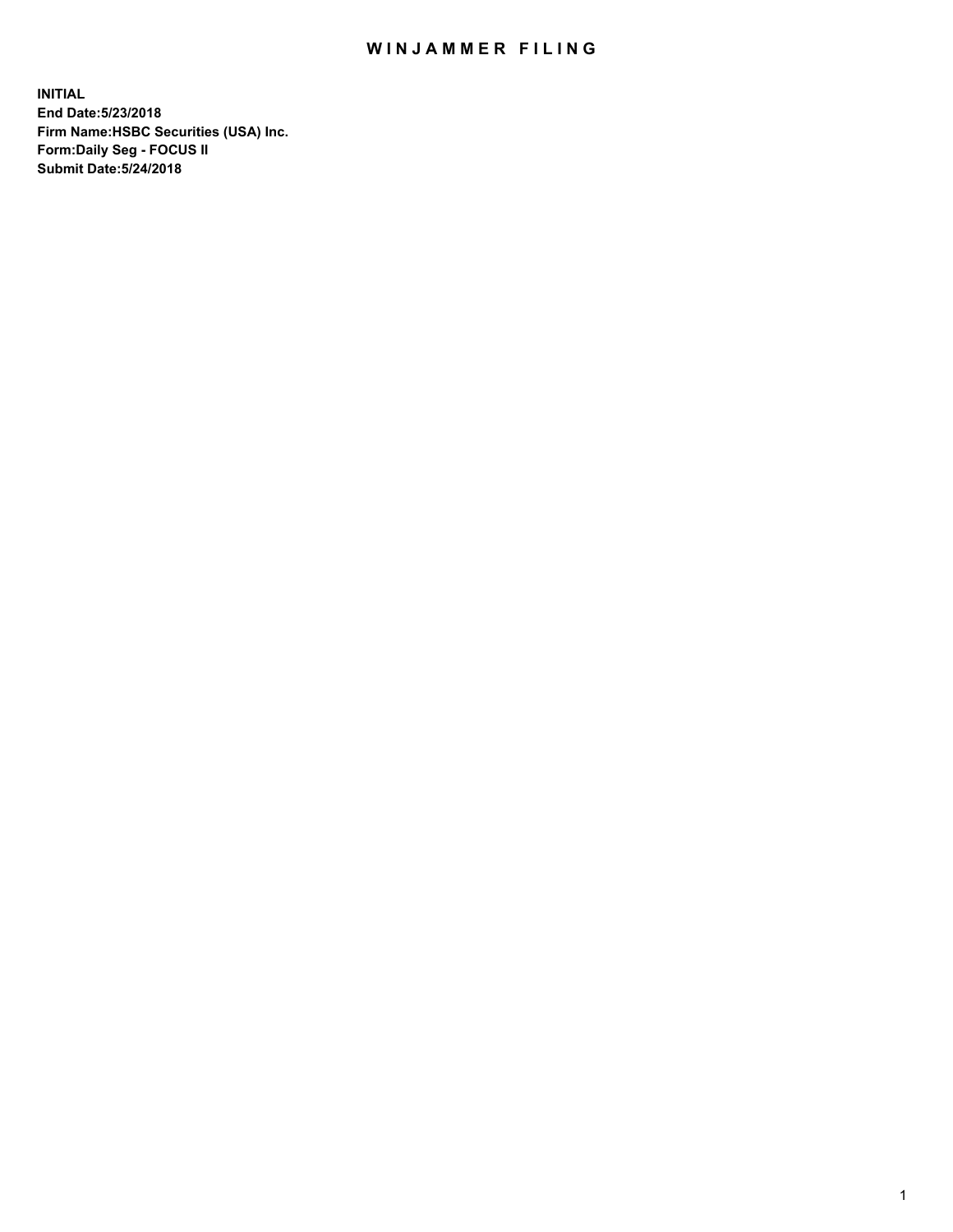## **INITIAL End Date:5/23/2018 Firm Name:HSBC Securities (USA) Inc. Form:Daily Seg - FOCUS II Submit Date:5/24/2018 Daily Segregation - Cover Page**

| Name of Company<br><b>Contact Name</b><br><b>Contact Phone Number</b><br><b>Contact Email Address</b>                                                                                                                                                                                                                         | <b>HSBC Securities (USA) Inc.</b><br><b>Michael Vacca</b><br>212-525-7951<br>michael.vacca@us.hsbc.com |
|-------------------------------------------------------------------------------------------------------------------------------------------------------------------------------------------------------------------------------------------------------------------------------------------------------------------------------|--------------------------------------------------------------------------------------------------------|
| FCM's Customer Segregated Funds Residual Interest Target (choose one):<br>a. Minimum dollar amount: ; or<br>b. Minimum percentage of customer segregated funds required:% ; or<br>c. Dollar amount range between: and; or<br>d. Percentage range of customer segregated funds required between: % and %.                      | 147,000,000<br><u>0</u><br><u>00</u><br>0 <sub>0</sub>                                                 |
| FCM's Customer Secured Amount Funds Residual Interest Target (choose one):<br>a. Minimum dollar amount: ; or<br>b. Minimum percentage of customer secured funds required:%; or<br>c. Dollar amount range between: and; or<br>d. Percentage range of customer secured funds required between: % and %.                         | 25,000,000<br><u>0</u><br><u>00</u><br>00                                                              |
| FCM's Cleared Swaps Customer Collateral Residual Interest Target (choose one):<br>a. Minimum dollar amount: ; or<br>b. Minimum percentage of cleared swaps customer collateral required:%; or<br>c. Dollar amount range between: and; or<br>d. Percentage range of cleared swaps customer collateral required between:% and%. | 95,000,000<br><u>0</u><br>0 <sub>0</sub><br>0 <sub>0</sub>                                             |

Attach supporting documents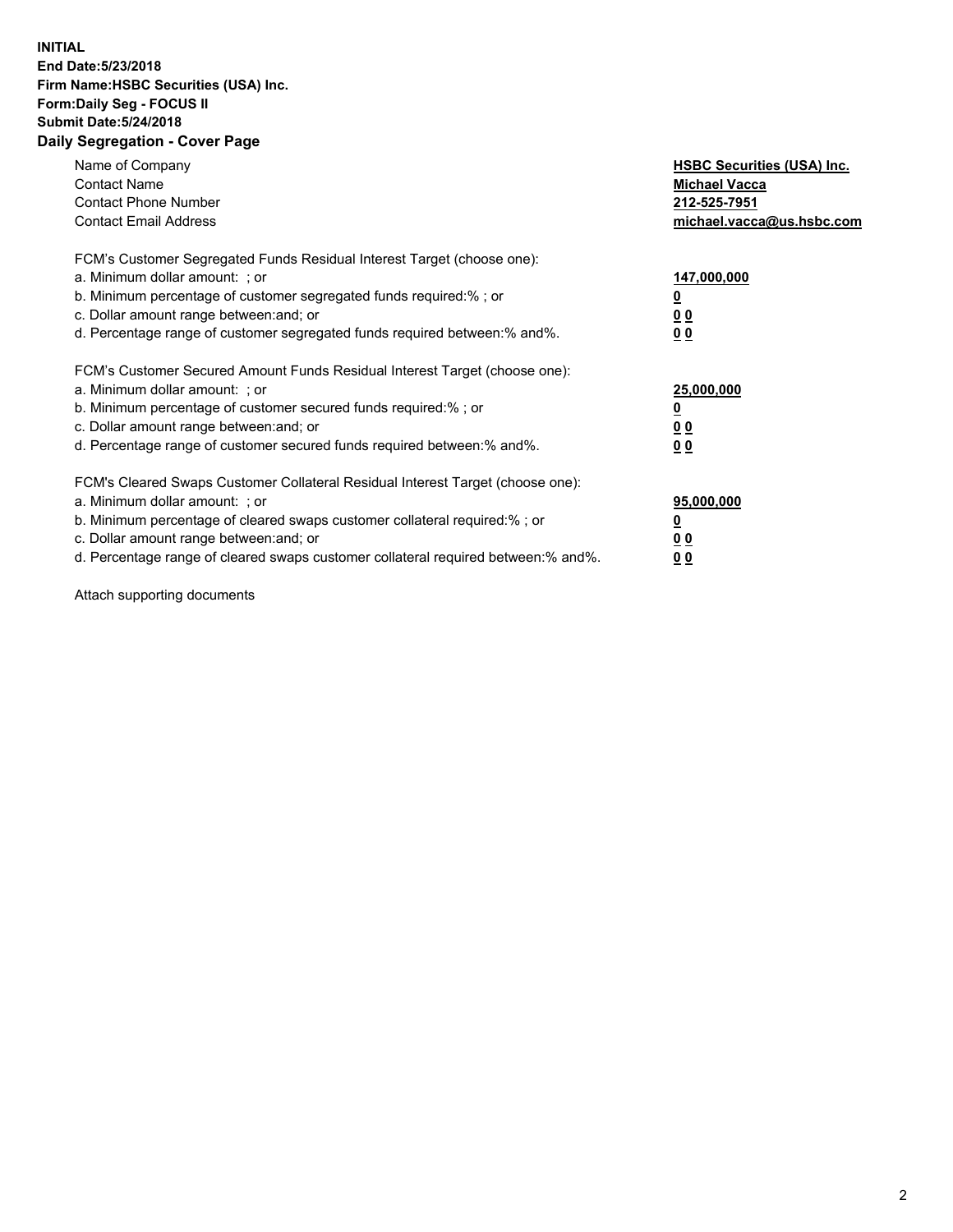**INITIAL End Date:5/23/2018 Firm Name:HSBC Securities (USA) Inc. Form:Daily Seg - FOCUS II Submit Date:5/24/2018 Daily Segregation - Secured Amounts**

|     | Foreign Futures and Foreign Options Secured Amounts                                         |                             |
|-----|---------------------------------------------------------------------------------------------|-----------------------------|
|     | Amount required to be set aside pursuant to law, rule or regulation of a foreign            | $0$ [7305]                  |
|     | government or a rule of a self-regulatory organization authorized thereunder                |                             |
| 1.  | Net ledger balance - Foreign Futures and Foreign Option Trading - All Customers             |                             |
|     | A. Cash                                                                                     | 114,349,754 [7315]          |
|     | B. Securities (at market)                                                                   | 98,574,917 [7317]           |
| 2.  | Net unrealized profit (loss) in open futures contracts traded on a foreign board of trade   | -35,394,688 [7325]          |
| 3.  | Exchange traded options                                                                     |                             |
|     | a. Market value of open option contracts purchased on a foreign board of trade              | $0$ [7335]                  |
|     | b. Market value of open contracts granted (sold) on a foreign board of trade                | $0$ [7337]                  |
| 4.  | Net equity (deficit) (add lines 1.2. and 3.)                                                | 177,529,983 [7345]          |
| 5.  | Account liquidating to a deficit and account with a debit balances - gross amount           | 369,895 [7351]              |
|     | Less: amount offset by customer owned securities                                            | -369,895 [7352] 0 [7354]    |
| 6.  | Amount required to be set aside as the secured amount - Net Liquidating Equity              | 177,529,983 [7355]          |
|     | Method (add lines 4 and 5)                                                                  |                             |
| 7.  | Greater of amount required to be set aside pursuant to foreign jurisdiction (above) or line | 177,529,983 [7360]          |
|     | 6.                                                                                          |                             |
|     | FUNDS DEPOSITED IN SEPARATE REGULATION 30.7 ACCOUNTS                                        |                             |
| 1.  | Cash in banks                                                                               |                             |
|     | A. Banks located in the United States                                                       | 60,027,972 [7500]           |
|     | B. Other banks qualified under Regulation 30.7                                              | 0 [7520] 60,027,972 [7530]  |
| 2.  | Securities                                                                                  |                             |
|     | A. In safekeeping with banks located in the United States                                   | 52,493,478 [7540]           |
|     | B. In safekeeping with other banks qualified under Regulation 30.7                          | 0 [7560] 52,493,478 [7570]  |
| 3.  | Equities with registered futures commission merchants                                       |                             |
|     | A. Cash                                                                                     | $0$ [7580]                  |
|     | <b>B.</b> Securities                                                                        | $0$ [7590]                  |
|     | C. Unrealized gain (loss) on open futures contracts                                         | $0$ [7600]                  |
|     | D. Value of long option contracts                                                           | $0$ [7610]                  |
|     | E. Value of short option contracts                                                          | 0 [7615] 0 [7620]           |
| 4.  | Amounts held by clearing organizations of foreign boards of trade                           |                             |
|     | A. Cash                                                                                     | $0$ [7640]                  |
|     | <b>B.</b> Securities                                                                        | $0$ [7650]                  |
|     | C. Amount due to (from) clearing organization - daily variation                             | $0$ [7660]                  |
|     | D. Value of long option contracts                                                           | $0$ [7670]                  |
|     | E. Value of short option contracts                                                          | 0 [7675] 0 [7680]           |
| 5.  | Amounts held by members of foreign boards of trade                                          |                             |
|     | A. Cash                                                                                     | 94,940,062 [7700]           |
|     | <b>B.</b> Securities                                                                        | 46,081,439 [7710]           |
|     | C. Unrealized gain (loss) on open futures contracts                                         | -35,394,688 [7720]          |
|     | D. Value of long option contracts                                                           | $0$ [7730]                  |
|     | E. Value of short option contracts                                                          |                             |
| 6.  | Amounts with other depositories designated by a foreign board of trade                      | 0 [7735] 105,626,813 [7740] |
| 7.  |                                                                                             | <u>0</u> [7760]             |
| 8.  | Segregated funds on hand<br>Total funds in separate section 30.7 accounts                   | $0$ [7765]                  |
|     |                                                                                             | 218,148,263 [7770]          |
| 9.  | Excess (deficiency) Set Aside for Secured Amount (subtract line 7 Secured Statement         | 40,618,280 [7380]           |
|     | Page 1 from Line 8)                                                                         |                             |
| 10. | Management Target Amount for Excess funds in separate section 30.7 accounts                 | 25,000,000 [7780]           |
| 11. | Excess (deficiency) funds in separate 30.7 accounts over (under) Management Target          | 15,618,280 [7785]           |
|     |                                                                                             |                             |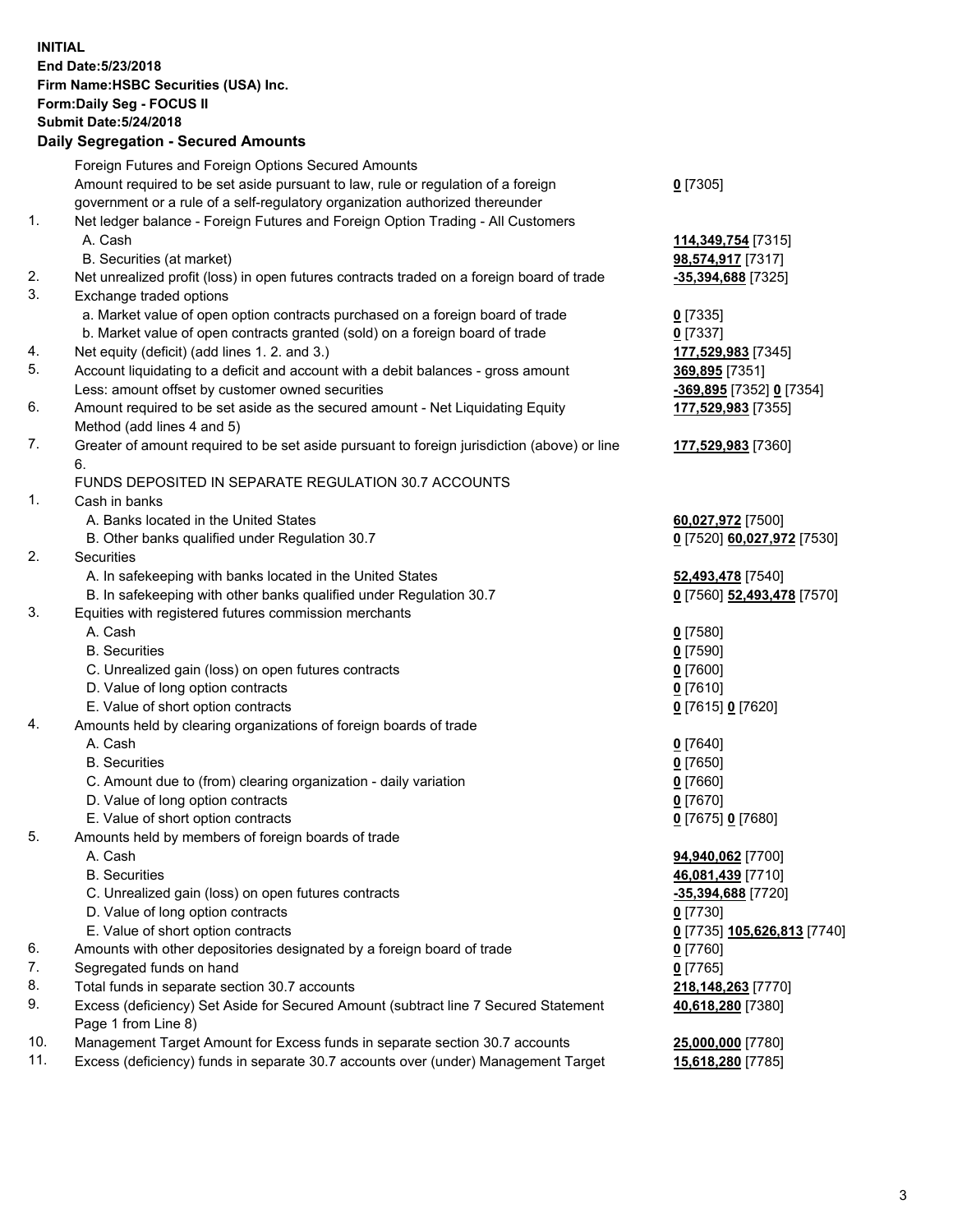**INITIAL End Date:5/23/2018 Firm Name:HSBC Securities (USA) Inc. Form:Daily Seg - FOCUS II Submit Date:5/24/2018 Daily Segregation - Segregation Statement** SEGREGATION REQUIREMENTS(Section 4d(2) of the CEAct) 1. Net ledger balance A. Cash **300,326,091** [7010] B. Securities (at market) **1,455,641,582** [7020] 2. Net unrealized profit (loss) in open futures contracts traded on a contract market **10,856,834** [7030] 3. Exchange traded options A. Add market value of open option contracts purchased on a contract market **271,654,527** [7032] B. Deduct market value of open option contracts granted (sold) on a contract market **-93,688,957** [7033] 4. Net equity (deficit) (add lines 1, 2 and 3) **1,944,790,077** [7040] 5. Accounts liquidating to a deficit and accounts with debit balances - gross amount **5,234,716** [7045] Less: amount offset by customer securities **-5,234,642** [7047] **74** [7050] 6. Amount required to be segregated (add lines 4 and 5) **1,944,790,151** [7060] FUNDS IN SEGREGATED ACCOUNTS 7. Deposited in segregated funds bank accounts A. Cash **25,481,684** [7070] B. Securities representing investments of customers' funds (at market) **0** [7080] C. Securities held for particular customers or option customers in lieu of cash (at market) **185,473,795** [7090] 8. Margins on deposit with derivatives clearing organizations of contract markets A. Cash **376,367,417** [7100] B. Securities representing investments of customers' funds (at market) **0** [7110] C. Securities held for particular customers or option customers in lieu of cash (at market) **1,219,808,377** [7120] 9. Net settlement from (to) derivatives clearing organizations of contract markets **59,753,908** [7130] 10. Exchange traded options A. Value of open long option contracts **271,654,527** [7132] B. Value of open short option contracts **-93,688,957** [7133] 11. Net equities with other FCMs A. Net liquidating equity **8,813,820** [7140] B. Securities representing investments of customers' funds (at market) **0** [7160] C. Securities held for particular customers or option customers in lieu of cash (at market) **0** [7170] 12. Segregated funds on hand **50,359,410** [7150] 13. Total amount in segregation (add lines 7 through 12) **2,104,023,981** [7180] 14. Excess (deficiency) funds in segregation (subtract line 6 from line 13) **159,233,830** [7190] 15. Management Target Amount for Excess funds in segregation **147,000,000** [7194]

16. Excess (deficiency) funds in segregation over (under) Management Target Amount Excess

**12,233,830** [7198]